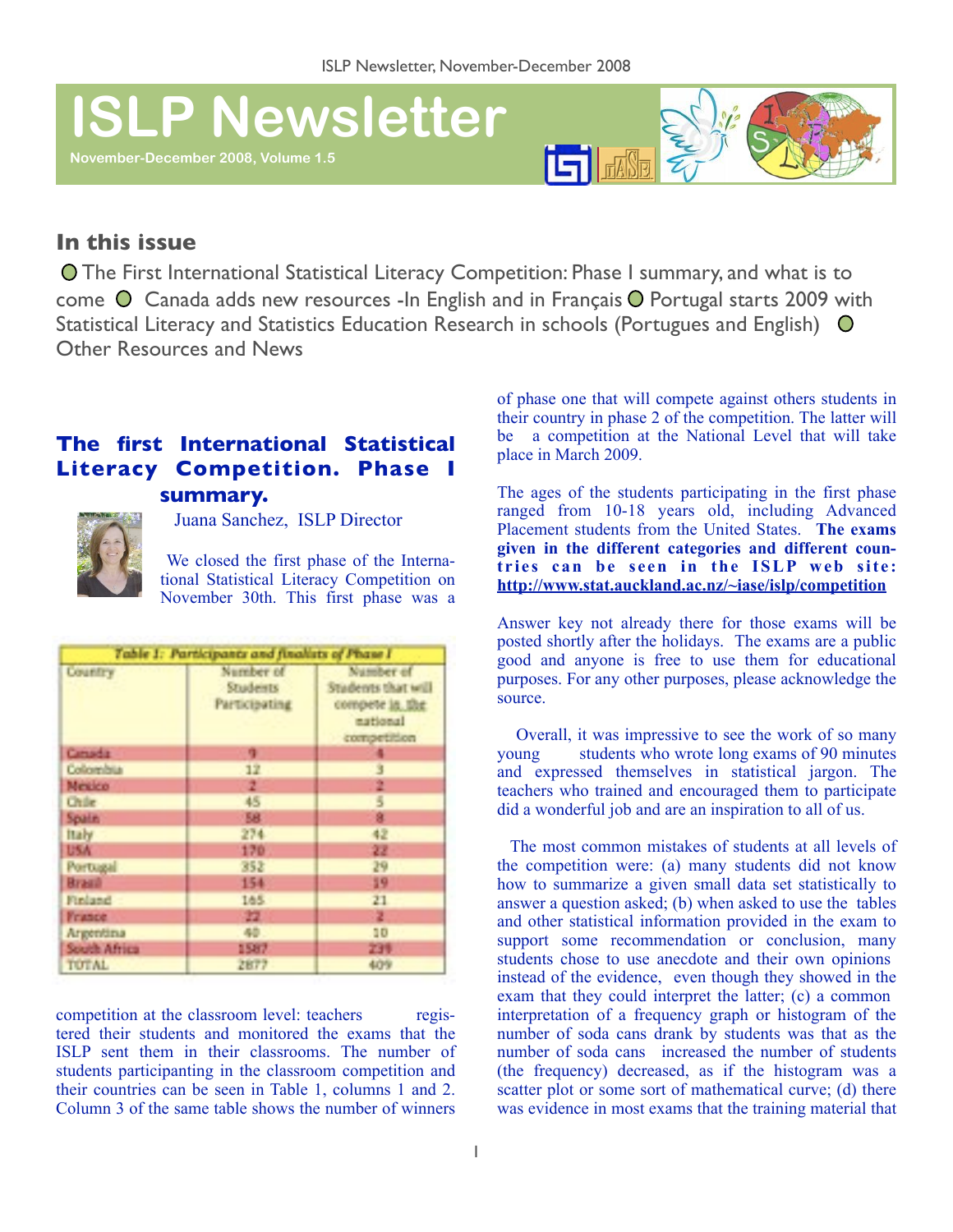had been posted by the ISLP was not used for training; (e) although used to ask appropriate plots to show the relation between number of traffic and accidents, no student used scatter plots and only few students did a comparative analysis using bar plots.

#### **Lessons learned from the first phase**

 This is the very first International competition of the ISLP. The pilot one we did in Portugal in the summer of 2007 concerned only Portuguese students. Thus, there is a lot to learn from the experience during this first phase.

 First of all, we can say that there is an outstanding team of colleagues and teachers involved in the promotion of statistical literacy in the countries that ended up participating and those who registered and at the end did not join us. The ISLP advisory board members in the countries participating were the main force behind all the registrations and completion of phase I. The competition could not take place without them. We have many people to thank and you will find their names in the competition web site now or when it is due time to mention them.

 Second, in an attempt to prevent obstacles for participation in the very diverse group of countries, the competition was planned in 3 phases over practically 2 years: promotion started in the Fall 2007, phase I has taken place throughout 2008, phase 2 will take place in march 2009 and the final will take place in Durban, august 2009, in cooperation with Statistics South Africa. This means that along the way, students selected in phase I are in a new school level for phase II; some students, namely the 18 year olds, are no longer in school and choose not to continue.

 Third, we had twice as many teachers registering students than those participating in phase I. Many teachers that had registered never sent us the list of students, telling us that they had not had time to talk about Statistics in their class yet or simply not responding to our messages (probably changed their minds). Many of these teachers, however, asked us to include them in the next International Competition. So there is a long list of teachers waiting for the Second International Competition.

 Fourth, the exams were translated to several languages and some things may have been lost in the translations. Similarly, some cultural aspects of the countries could have been missed in trying to have exams that had the same nature for all countries, albeit allowing for some modifications.

 Fifth, the competition is lead by volunteer work, from the Director to the country representative levels. The

amount of administrative work of the firs phase was beyond imagination and not recommended for people that already work full time in a regular job. So much so, that the promised certificates of participation and gifts that were promised to the teachers and students are delayed in many cases. But we are working on that.

 All of the lessons learned lead us to conclude that in future competitions, phase one and two will be removed and instead only an International phase will be conducted via the Internet. We plan to start the call for that immediately after August 2009, for completion in the months of march of 2010. But these are things to implement in the second competition. For now, we are moving to phase two of the First competiton.

#### **Phase Two planning**

 Most of the countries participating have already formed a national committee of academic, government and school representatives that will work with the ISLP in the implementation of the national competition in March 2009 and will help the ISLP in the search for sponsors for the students that will travel to South AFrica. This committee is going to prepare half of the questions for phase two, is going to help the ISLP translate the questions prepared elsewhere and is going to plan the administration of the event. The questions will be online but the event will be supervised by the committees to prevent problems.

### **Canada adds new resources -In English and in Français**

**Mary Townsend, Statistics Canada** 

A new section on the Statistics Canada Learning resources site promotes data analysis projects and fairs. [http://www.statcan.ca/english/edu/edu06i\\_0000-en.htmS](http://www.statcan.ca/english/edu/edu06i_0000-en.htm)t udents can visit this webpage to get help with their data analysis projects. They'll find lots of tips and guidance on how to collect primary data and where to find and use s e c o n d a r y d a t a . [http://www.statcan.ca/english/edu/edu06i\\_0001-en.htm](http://www.statcan.ca/english/edu/edu06i_0001-en.htm) Of interest are the lively audio podcasts of student interviews recorded live at the 2008 Statistics Canada Data  $A$  n a  $l$  v s i s  $F$  a i r . [http://www.statcan.ca/english/edu/edu02\\_0015-en.htm](http://www.statcan.ca/english/edu/edu02_0015-en.htm) Instead of the usual science fair, why not host a data analysis fair? Such a fair helps promote numeracy and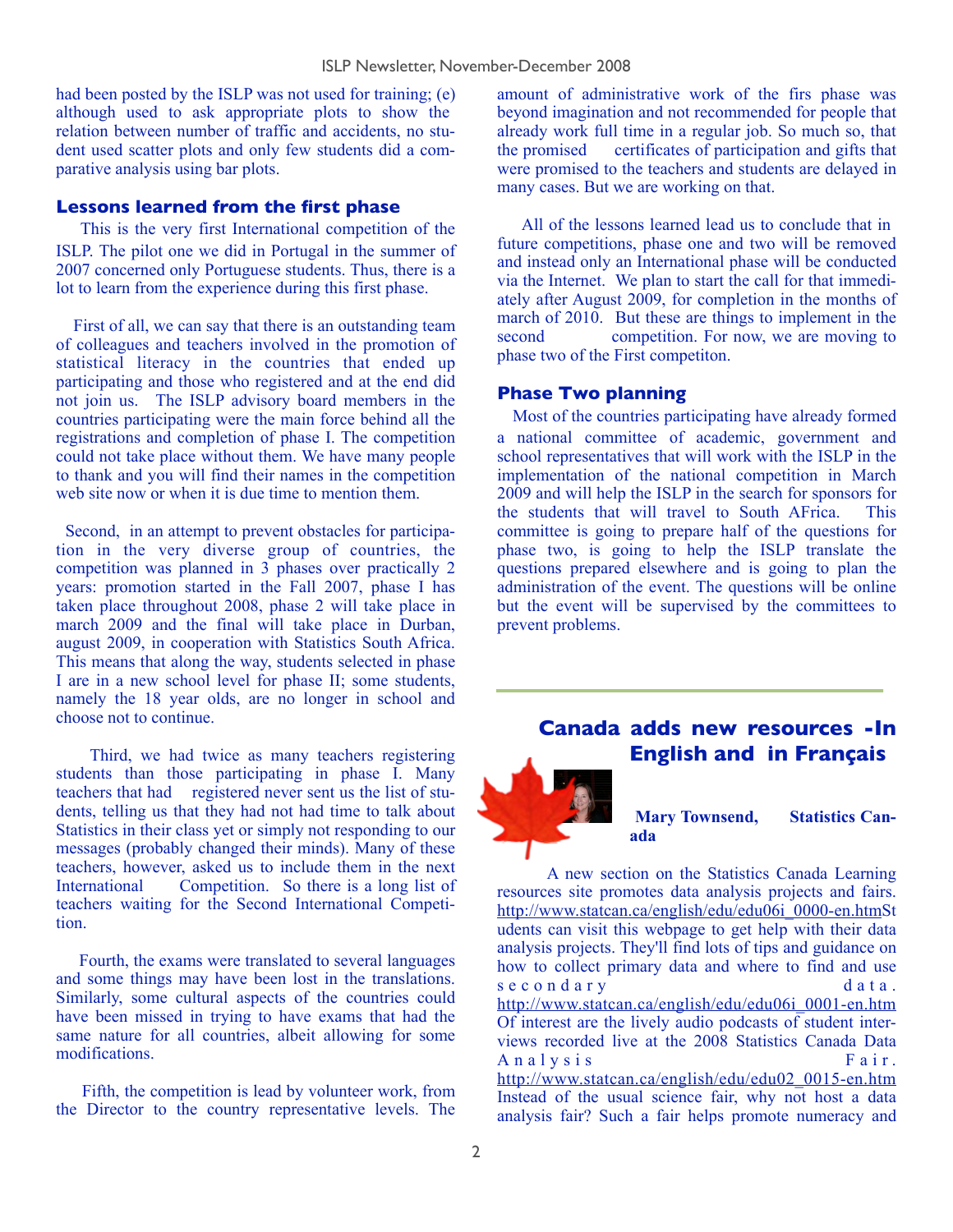statistical literacy, creates an opportunity to build partnerships within the community, raises the profile of mathematics in schools and helps to recognize and celebrate students' work and efforts. You'll find  $aricles$ , example projects, judging criteria and more from data fairs that were held across Ontario and at Statistics Canada's head office. Learn how to organize and participate in a data a n a l y s i s f a i r .

[http://www.statcan.ca/english/edu/edu06i\\_0005-en.htm](http://www.statcan.ca/english/edu/edu06i_0005-en.htm)

#### **Français**

Statistiques Canada a lancé un nouvelle section au site web Ressources éducatives qui donne des renseignments aux projets et salons d'analyse de données. [http://www.statcan.ca/francais/edu/edu06i\\_0000-fr.htm](http://www.statcan.ca/francais/edu/edu06i_0000-fr.htm)

Les élèves peuvent visiter cette page Web pour obtenir de l'aide concernant leurs projets d'analyse de données. Ils y trouveront des conseils sur comment recueillir des données primaires ou trouver et utiliser des données secondaires

[http://www.statcan.ca/francais/edu/edu06i\\_0001-fr.htm](http://www.statcan.ca/francais/edu/edu06i_0001-fr.htm)**.**

En particulier, sont d'intérêt les baladodiffusions d'entrevues d'élèves, qui parlent de leurs projets présentés au Salon d'analyse de données de Statistique Canada en  $2 \hspace{2.5cm} 0 \hspace{2.5cm} 0 \hspace{2.5cm} 8 \hspace{2.5cm} .$ [http://www.statcan.ca/francais/edu/edu02\\_0015-fr.htm](http://www.statcan.ca/francais/edu/edu02_0015-fr.htm)

Au lieu d'un salon des sciences, pourquoi ne pas organiser un salon d'analyse de données? Un tel salon sert à promouvoir la numéracie et la culture statistique, à créer des partenariats dans la collectivité, à augmenter la visibilité des mathématiques dans les écoles et à reconnaître les travaux et les efforts des élèves. Nous offrons des articles, des exemples de projets, des critères d'évaluation et d'autres ressources préparés pour des salons de données qui ont eu lieu à travers l'Ontario et au bureau de Statistique Canada. Apprenez comment organiser un salon d'analyse de données ou comment y participer.

#### [http://www.statcan.ca/francais/edu/edu06i\\_0005-fr.htm](http://www.statcan.ca/francais/edu/edu06i_0005-fr.htm)

Un tel salon sert à promouvoir la numéracie et la culture statistique, à créer des partenariats dans la collectivité, à au

from the ALEA meeting, the Encontro is a forum that can be atte

# **Portugal starts 2009 with Statistical Literacy and Statistics Education Research**



 **Fórum "e-Estatística: Numeracia e Cidadania", January 30th 2009, Lisboa, Portugal**

**by Pedro Campos and ALEA team**

ALEA**, the** project of Statistics Portugal that won the first Cooperative Project Award in Statistical Literacy of the ISLP in 2007, is organizing



the second Forum on "E-Statistics: Numeracy and Citizenship" with the theme "What to do with so much data"? Attendance is free. Deadline for registration and declaration of intention to present work is January 10th, 2009. For more information, go to [www.alea.pt](http://www.alea.pt) or directly to

[http://www.alea.pt/html/encontros/html/forum2009/html/](http://www.alea.pt/html/encontros/html/forum2009/html/organizacao.htm) [organizacao.htm](http://www.alea.pt/html/encontros/html/forum2009/html/organizacao.htm)

#### **Português**

O ALEA vai promover o segundo Fórum "e-Estatística: Numeracia e Cidadania".

Num mundo em que, cada vez mais, uma população bem informada é uma população mais qualificada, a Estatística assume um papel determinante na forma como lemos a informação e a transformamos em conhecimento. Subordinado ao tema "O que fazer com (tantos) dados?", este fórum visa agregar docentes, investigadores, alunos, técnicos, etc., de todas as áreas do conhecimento, sendo autores e/ou utilizadores do ALEA, ou que de algum modo contactem com a Estatística.

Realiza-se em Lisboa, no auditório da Escola BI/JI Vasco da Gama, no dia 30 de Janeiro de 2009.

Caso pretenda apresentar uma proposta de comunicação sob a forma de poster, poderá fazê-lo, enviando um resumo de uma página (no máximo) para [alea@ine.pt](mailto:alea@ine.pt). A data limite para envio de resumos é 10 de Janeiro de 2009 e, para aceitação da comunicação, 20 de Janeiro de 2009.